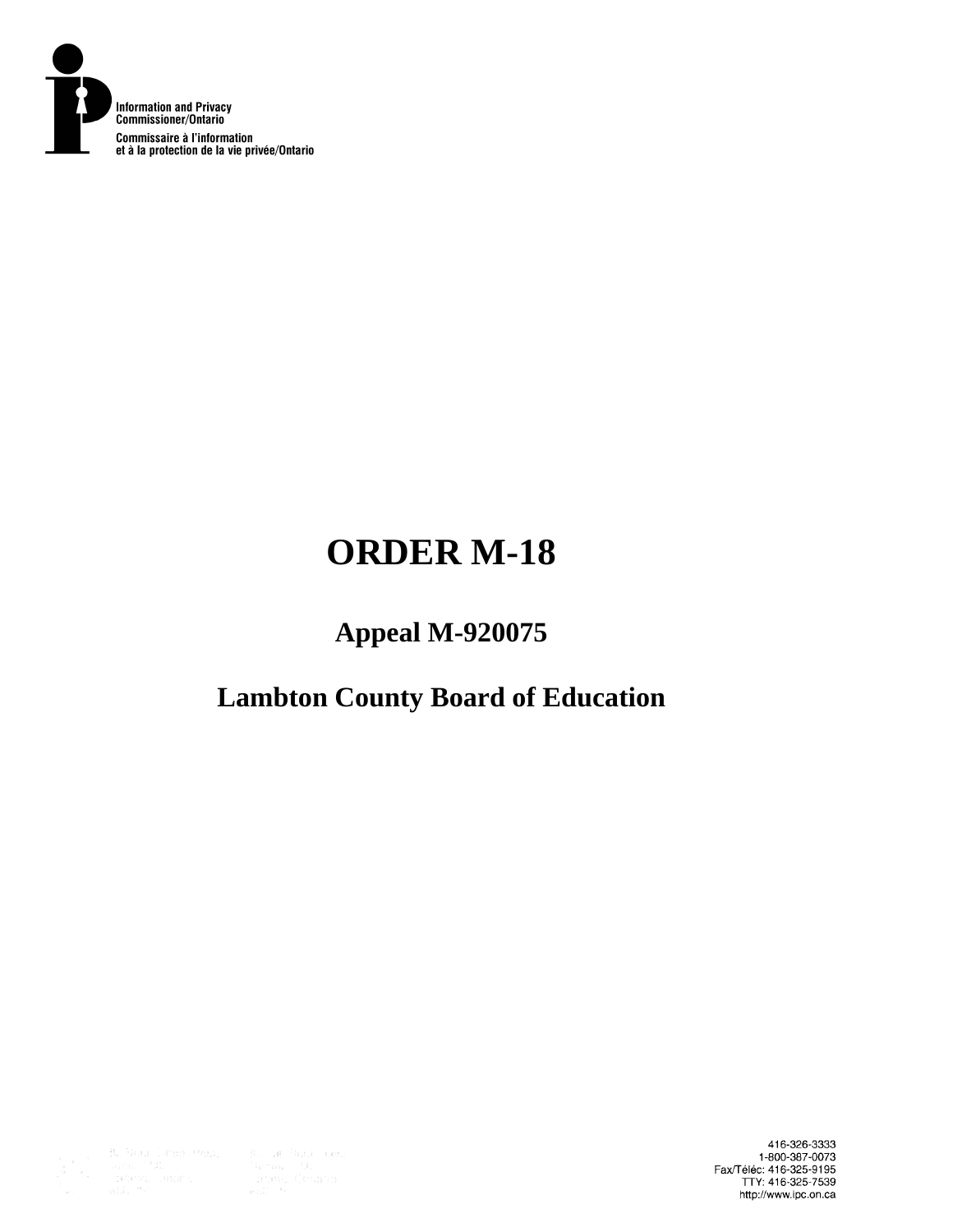### **O R D E R**

#### **BACKGROUND**:

On February 18, 1992, the Lambton County Board of Education (the "institution") received a request under the Municipal Freedom of Information and Protection of Privacy Act (the "Act") for access to the actual salaries or salary ranges for the institution's director, executive assistant and superintendents. Salary ranges for the positions of the executive assistant and the superintendent of business existed and were disclosed to the requester.

Access was denied to the actual salaries of the institution's Director of Education, Superintendent of Human Resources, Superintendent of Academic Affairs and the three Superintendents of Schools for the north, south and central school regions (the "affected parties") pursuant to section 14 of the Act. The institution stated that as "the Lambton County Board of Education's director and superintendents do not have salary ranges, your request for their exact salaries is denied".

On March 2, 1992, the requester appealed the institution's decision, claiming that "this information is necessary so that our readers know how public funds are being spent in the midst of these difficult economic times - much less with contract negotiations underway for a new teachers' contract on September, 1992". The appeals officer confirmed with the appellant that the sole issue under appeal was access to the exact salaries of the affected parties.

The matter proceeded to inquiry. Written representations were received from the institution, the appellant and the affected parties. I have considered all representations in reaching my decision.

There is no dispute among the parties that the information requested, the actual salaries of the affected parties, qualifies as "personal information" as defined in section 2(1) of the <u>Act</u>.<br>Having reviewed the information, I agree that it is personal information.

#### **ISSUES**:

The issues arising in this appeal are as follows:

A. Whether the mandatory exemption provided by section 14 of the Act applies.

**[IPC Order M-18/May 22, 1992]**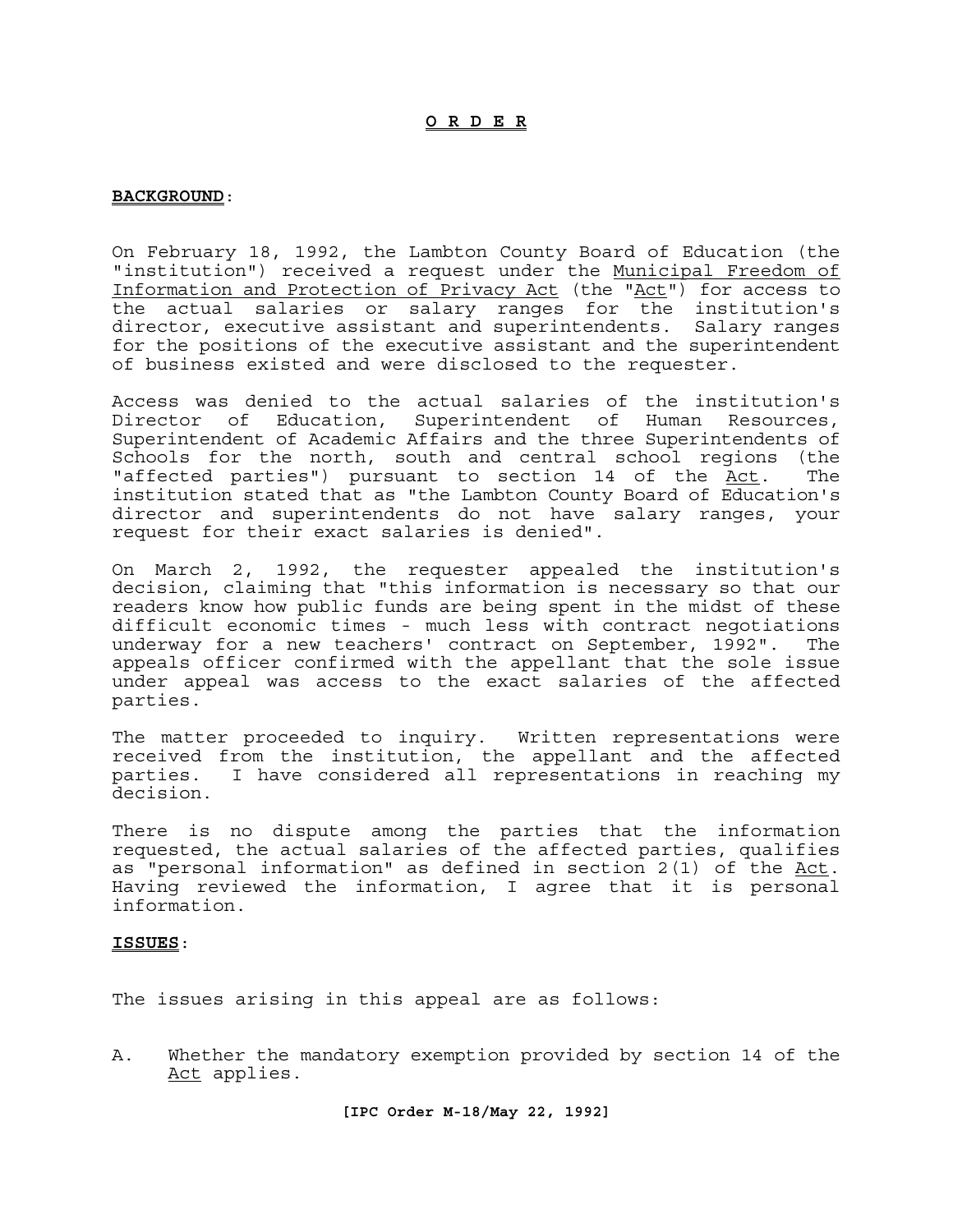B. If the answer to Issue A is yes, whether there is a compelling public interest under section 16 in the disclosure of the personal information which clearly outweighs the purpose of the section 14 exemption.

#### **SUBMISSIONS**:

## **ISSUE A: Whether the mandatory exemption provided by section 14 of the Act applies.**

Section 14(1) of the Act prohibits the disclosure of personal information except in certain circumstances. One such circumstance is described in section  $14(1)(f)$  of the  $Act$ , which states:</u>

A head shall refuse to disclose personal information to any person other than the individual to whom the information relates except,

if the disclosure does not constitute an unjustified invasion of personal privacy.

Sections 14(2) and (3) of the Act provide guidance in determining whether disclosure of personal information would result in an unjustified invasion of another individual's personal privacy. Section 14(3) lists the types of information, the disclosure of which, is presumed to constitute an unjustified invasion of personal privacy.

Both the institution and the affected parties specifically relied on the application of section 14(3)(f) to raise the presumption that disclosure of the personal information at issue would constitute an unjustified invasion of personal privacy. Section 14(3)(f) states:

A disclosure of personal information is presumed to constitute an unjustified invasion of personal privacy if the personal information,

describes an individual's finances, income, assets, liabilities, net worth, bank balances, financial history or activities, or creditworthiness; [emphasis added]

**[IPC Order M-18/May 22, 1992]**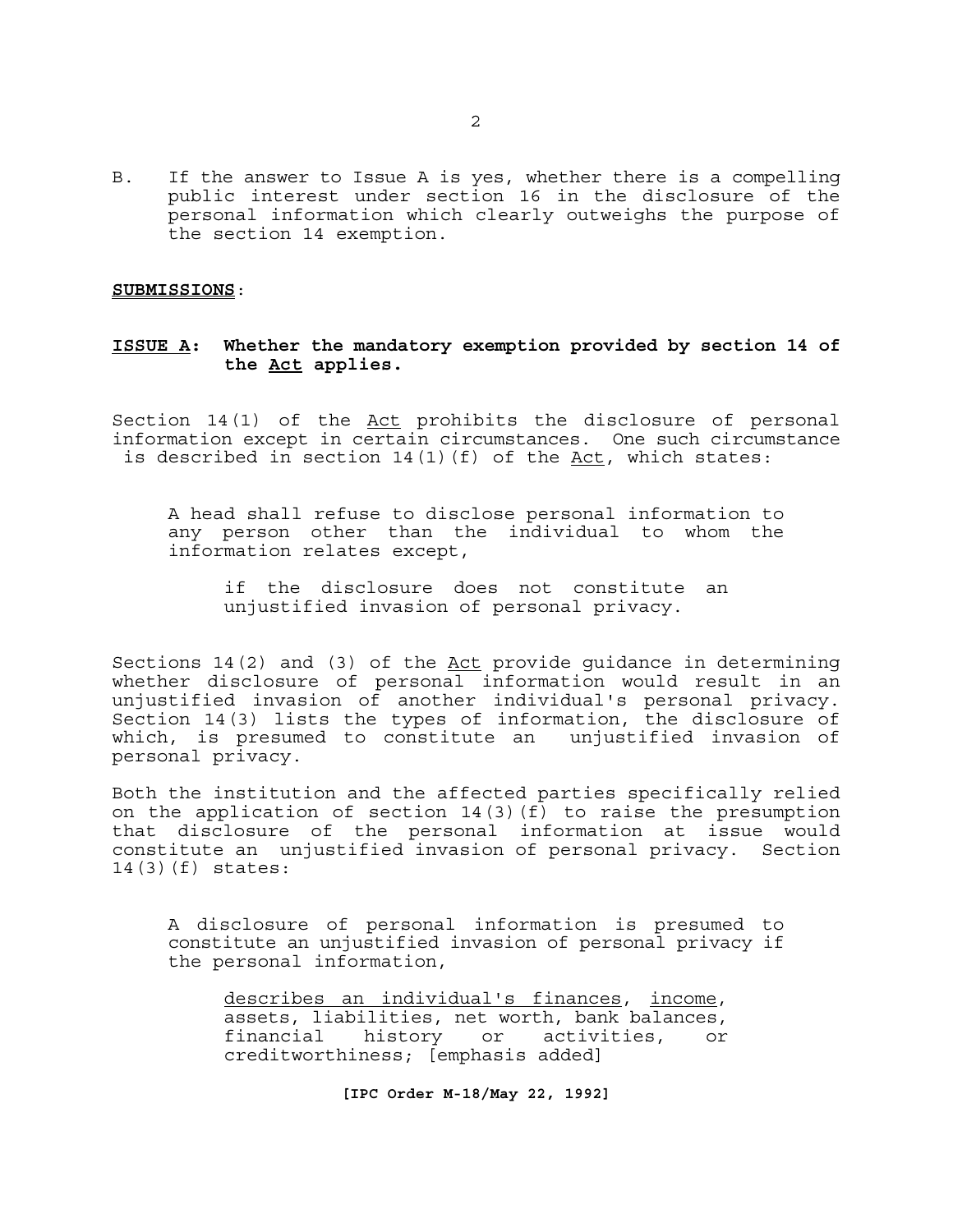It is my view that, in the circumstances of this appeal, disclosure of the salary for a specific position for which there is one incumbent would describe an individual's income as set out in section 14(3)(f) and would, therefore, constitute a presumed unjustified invasion of personal privacy.

Section  $14(4)$  of the Act outlines a number of circumstances which, if they exist, could operate to rebut a presumption under section 14(3). Section 14(4)(a) states:

Despite subsection (3), a disclosure does not constitute an unjustified invasion of personal privacy if it,

discloses the classification, salary range and benefits, or employment responsibilities of an individual who is or was an officer or employee of an institution;

In this appeal, section  $14(4)(a)$  does not serve to rebut the presumption contained in section 14(3)(f) as the information requested is the actual salary of each affected party, not the range of salary.

As section 14 is similar in wording to section 21 of the provincial Freedom of Information and Protection of Privacy Act (the provincial Act), orders issued under section 21 of the provincial Act give guidance in the interpretation and application of section 14 of the municipal Act. In Order 20, dated October 7, 1988, former Commissioner Sidney B. Linden considered the rebuttal of a presumed unjustified invasion of personal privacy under section 21 of the provincial Act. He stated that, "... a combination of the circumstances set out in section 21(2) might be so compelling as to outweigh a presumption under subsection 21(3). However, in my view, such a case would be extremely unusual".

Section 14(2) of the municipal Act (similar to section 21(2) of the provincial Act) states, in part, as follows:

A head, in determining whether a disclosure of personal information constitutes an unjustified invasion of personal privacy, shall consider all the relevant circumstances, including whether,

**[IPC Order M-18/May 22, 1992]**  (a) the disclosure is desirable for the purpose of subjecting the activities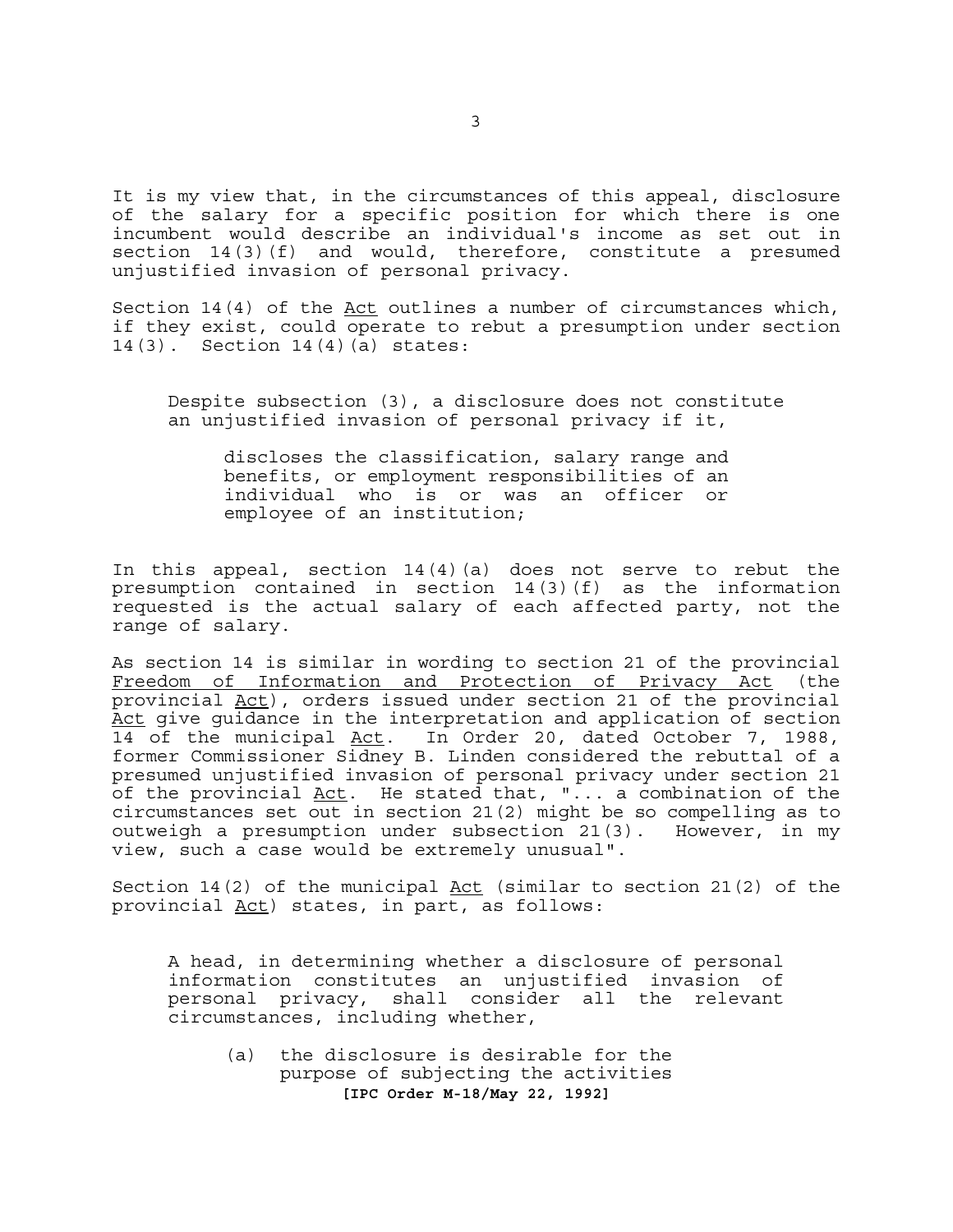of the institution to public scrutiny;

(c) access to the personal information will promote informed choice in the purchase of goods and services;

...

...

The appellant submits that disclosure of the actual salaries of the affected parties would not result in an unjustified invasion of their personal privacy. He states that school board salaries are funded by municipal ratepayers who have a "right to know where their dollars are going". Further, the appellant states that this right to know "transcends normal claims of privacy invasion". He states that "the ratepayers must know the requested information so that they can determine if their tax dollars are being spent wisely and if changes are needed to avoid unnecessary tax hikes and cuts to the education budget ... [and] if board salaries are in line with the board salaries in other counties". The appellant argues for the ratepayers' right and need to know in order to make informed choices. Thus, while not specifically making reference to section 14(2)(c) of the  $Act$ , the appellant is, in essence, raising it as a consideration.

The institution acknowledges that "the operation of publicly funded organizations should be open to scrutiny", and claims that its decision to deny access to personal information:

... does not result in denying to the ratepayer accountability regarding the Board's use of public funds, nor is the Institution precluding public scrutiny of its activities where the release of the information is not an unjustified invasion of personal privacy.

The institution submits that public scrutiny of its activities and the ratepayers' right to informed choice is ensured by public Board meetings and the democratic election of its trustees. The institution points out that the Education Act also protects from disclosure to the public "intimate, personal or financial information in respect of ... an employee or prospective employee of the board", as meetings of the Board may be closed to the public when such issues are discussed.

**[IPC Order M-18/May 22, 1992]**  I have considered the representations of the parties. In my view, in this appeal, there is no combination of the circumstances set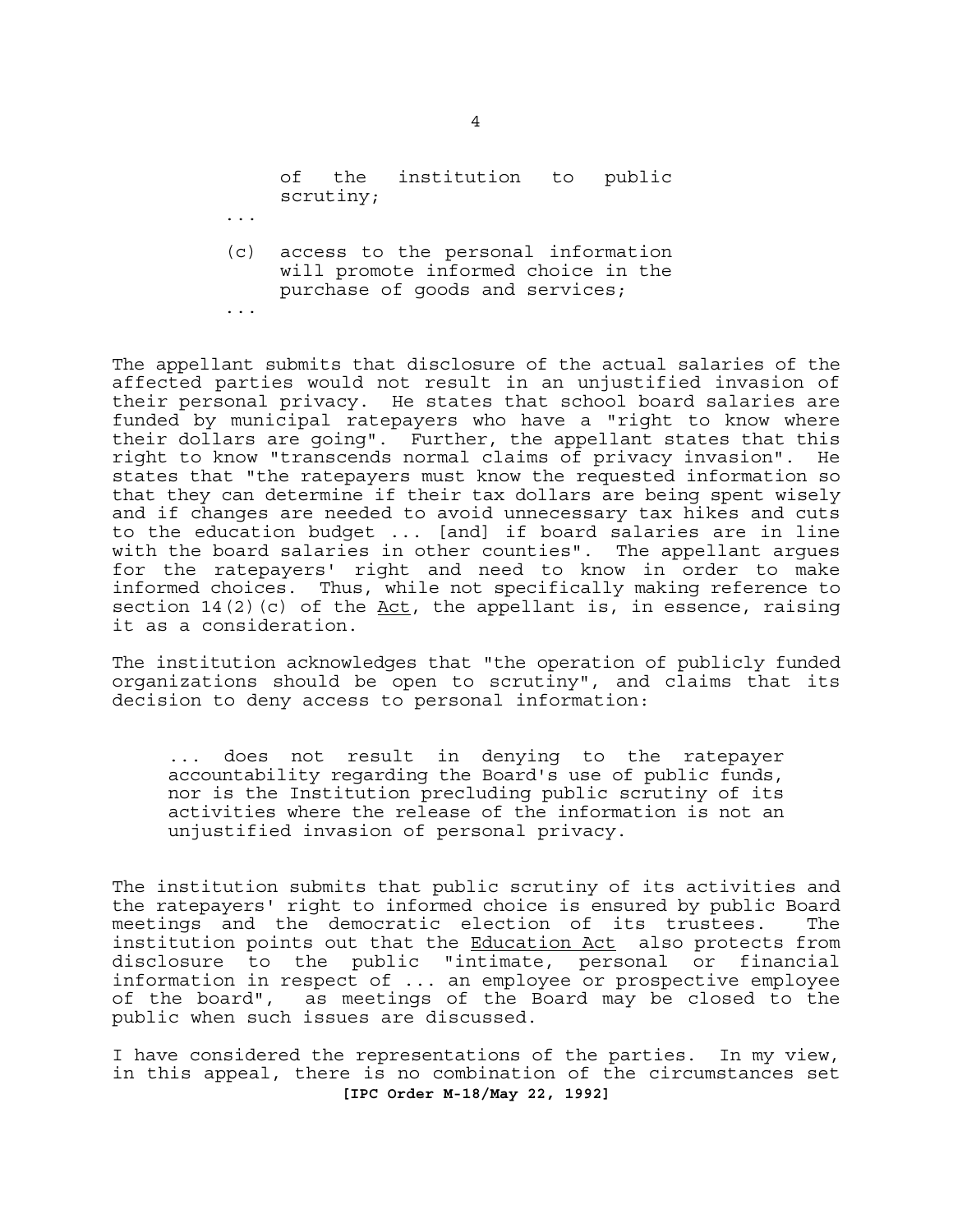out in section 14(2) which is sufficient to rebut the presumption<br>contained in section 14(3). Accordingly, the presumption that Accordingly, the presumption that disclosure of the exact salaries would constitute an unjustified invasion of personal privacy has not been rebutted by section 14(4)(a) or a combination of circumstances under section 14(2).

**ISSUE B: If the answer to Issue A is yes, whether there is a compelling public interest under section 16 in the disclosure of the personal information which clearly outweighs the purpose of the section 14 exemption.**

Section 16 of the Act states:

An exemption from disclosure of a record under sections 7, 9, 10, 11, 13 and  $14$  does not apply if a compelling public interest in the disclosure of the record clearly outweighs the purpose of the exemption. [emphasis added]

In Order 20, Commissioner Linden, in discussing section 21(3) of the provincial Act (which is similar to section 14(3) of the Act) stated:

[Section 21(3)] specifically creates a presumption of unjustified invasion of personal privacy and in so doing delineates a list of types of personal information which were clearly intended by the legislature not to be disclosed to someone other than the person to whom they relate without an extremely strong and compelling reason.

The appellant states that "there is a compelling public interest in the requested information because it is this year of 'difficult economic times' in which education budget cuts might be made by the board due to fiscal restraint". He adds that it is this together with "an immediate need to know which overrides the purpose of the personal privacy protection exemption".

**[IPC Order M-18/May 22, 1992]**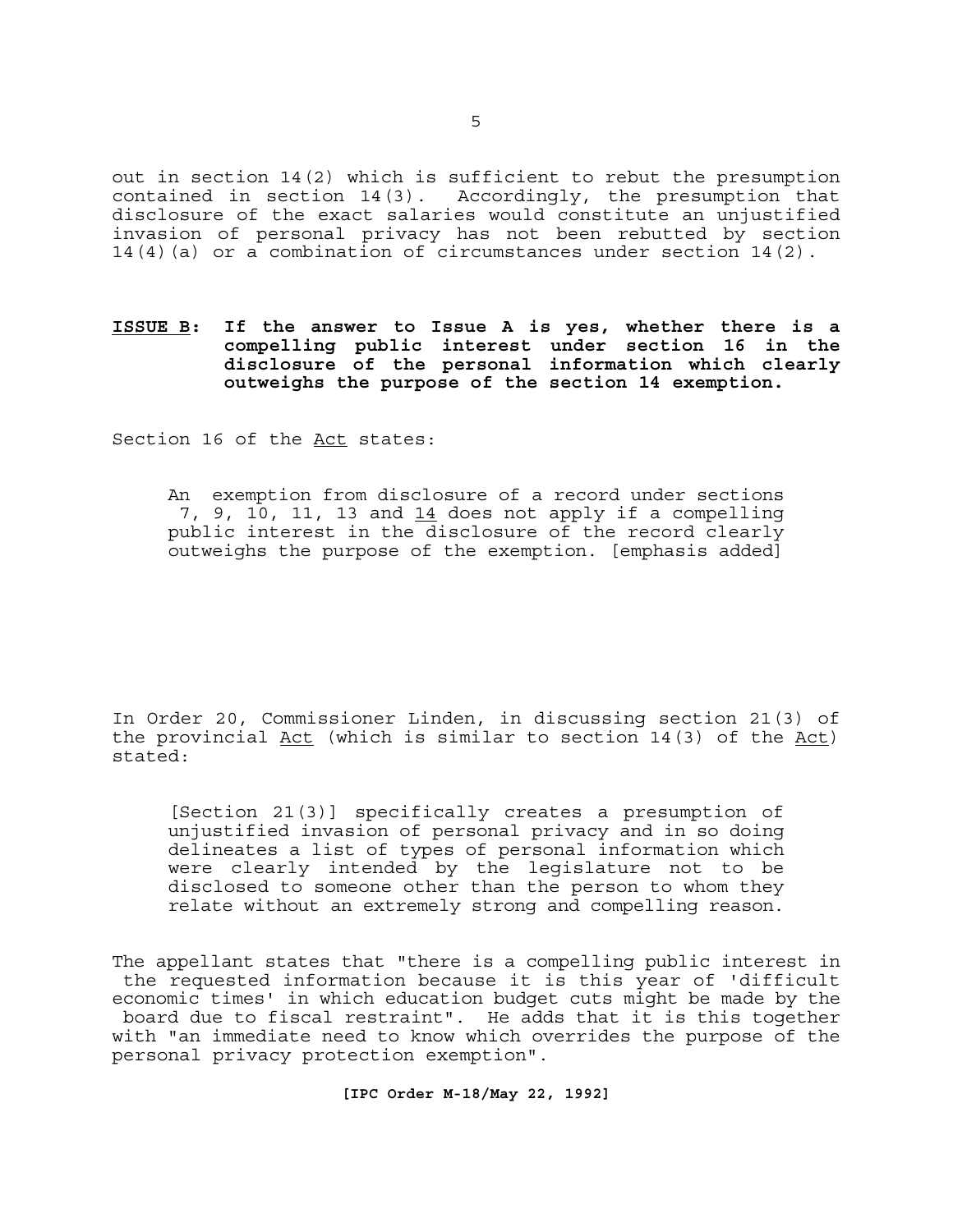The institution submits that "the mere allegation that the right of the public to know how public funds are being expended does not provide any compelling reason for infringing an individual's right to personal privacy". The institution submits that even if such "a compelling interest" did exist, there is no evidence that such interest outweighs or is greater than an individual's right to protection of his/her privacy.

The intent of the legislature is clear on the balancing of rights - the right to access must be balanced by the right of an individual to the protection of his/her personal privacy. Neither right is without limits, which limits are also provided for in the Act.

I am mindful of the current economic environment which places an even greater value on the prudent use of public funds. I agree that the operations of public institutions should be open to public scrutiny. I also agree that the public has a right to know how public funds are being spent. However, these principles have limitations in the context of the Act itself. I am not convinced that a compelling public interest in the disclosure of the exact salaries exists, such as to outweigh the purpose of the exemption.

This is not to say that a public interest does not exist nor that the public has no right to know. In my view, the provisions of section 14 themselves recognize the intricate balance between the right to know and the right to privacy of personal information. Section 14(3)(f) provides for a presumed unjustified invasion of personal privacy for information such as the exact salary of an employee of an institution. However, I believe that section  $14(4)(a)$  reflects the fact that even though disclosure of an exact salary is a presumed unjustified invasion of personal privacy, disclosure of a salary range is not.

In my view, section 14(4)(a) is a clear indication by the legislature that the disclosure of salary ranges is in the public interest. As well, I feel that section 14(4)(a) is a reflection of the views of the legislature as to where the appropriate balance between the right to know and the right to privacy should be struck in the case of the salaries of employees of taxpayer-funded entities.

**[IPC Order M-18/May 22, 1992]**  To say it a bit differently, section 14(4)(a) itself incorporates the public interest as it permits members of the public to obtain information about the salaries of public employees to the extent of salary ranges. As to the requirement of section 16 that there be a compelling public interest which clearly outweighs the purpose of the exemption, in my view, the purpose of section 14 includes making the salary ranges of employees of the institution available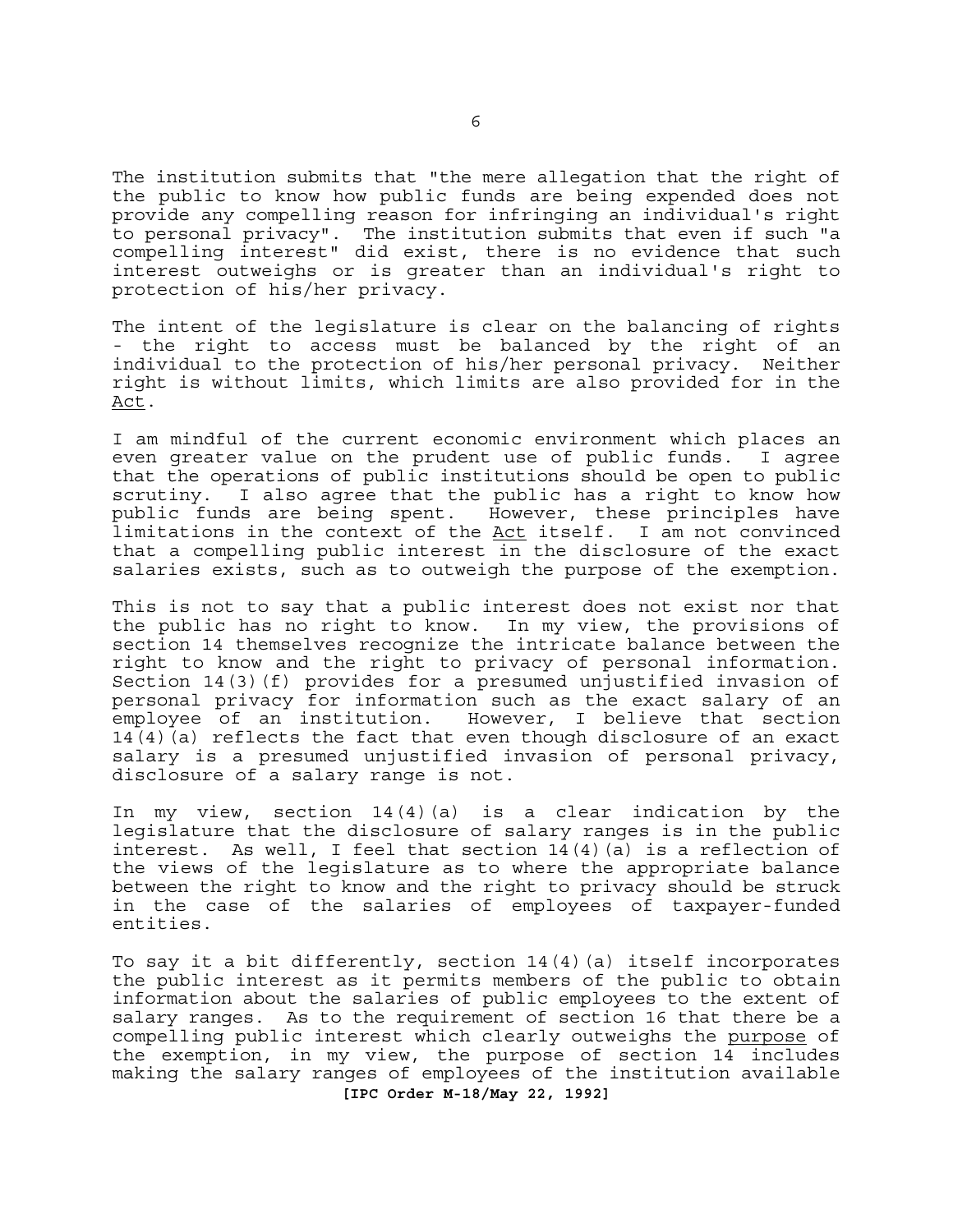to the public.

I believe that the appellant should be allowed access to some information relating to the salaries of the affected parties. In my view, to do otherwise would create an absurdity. It would mean that if an institution wanted to be less open in the area of salary information, it could achieve this by the simple expedient of not having salary ranges for its employees. In saying this, I am in no way suggesting that this is the situation in this appeal. Since exact salaries have the benefit of a presumed unjustified invasion of personal privacy, it is unlikely, in most circumstances, that any salary-related information would be available to the public. In my view, this is not the result which was intended by the legislature.

In this appeal, salary ranges do not exist. I feel that the public interest as reflected in the Act itself is such that, although the exact salaries should not be disclosed, salary ranges should be. Therefore, I order the head of the institution to establish salary ranges for the affected parties for the purpose of disclosure to the appellant and in response to his request. The ranges should be comparable to the ranges of salaries previously disclosed in response to the same request. When establishing the ranges for these positions, I ask the institution to keep in mind the purpose of section  $14(4)(a)$  and the comments about salary ranges contained in Order M-5, issued December 11, 1992.

### **ORDER**:

- 1. I order the institution to prepare a salary range for the positions occupied by the affected parties and to disclose them to the appellant.
- 2. I order that the institution not disclose the information referred to in provision 1 until forty-five (45) days following the date of this Order. necessary to give any party to the appeal sufficient opportunity to apply for judicial review of my decision before the information is actually disclosed. Provided notice of an application for judicial review has not been served on the Information and Privacy Commissioner/Ontario and/or the institution within this forty-five (45) day period, I order that the information be disclosed within fifty (50) days of the date of this Order.
- **[IPC Order M-18/May 22, 1992]**  3. The institution is further ordered to advise me in writing within five (5) days of the date on which disclosure was made.